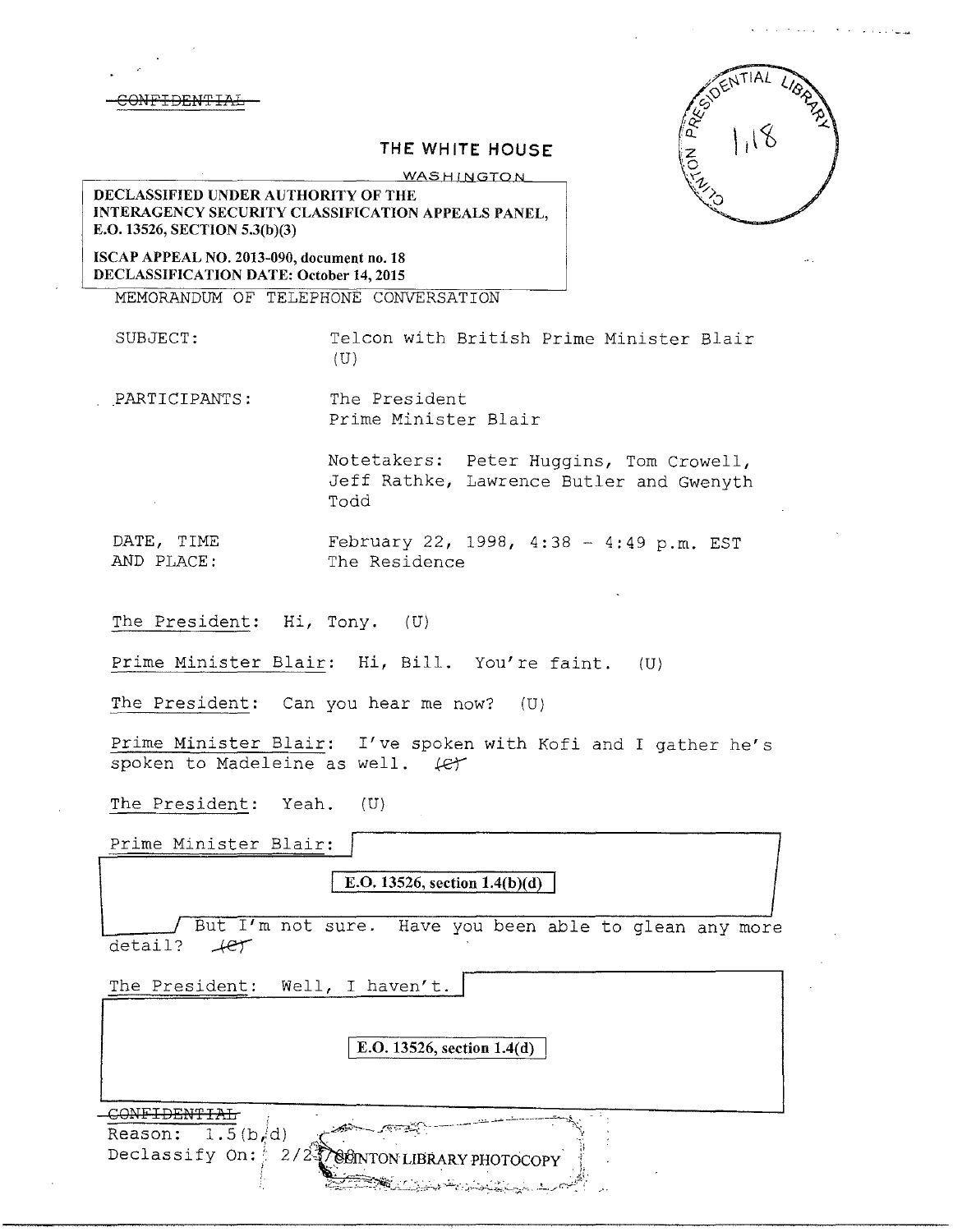$\label{eq:2.1} \frac{1}{\sqrt{2}}\sum_{i=1}^n\frac{1}{\sqrt{2\pi}}\sum_{i=1}^n\frac{1}{\sqrt{2\pi}}\sum_{i=1}^n\frac{1}{\sqrt{2\pi}}\sum_{i=1}^n\frac{1}{\sqrt{2\pi}}\sum_{i=1}^n\frac{1}{\sqrt{2\pi}}\sum_{i=1}^n\frac{1}{\sqrt{2\pi}}\sum_{i=1}^n\frac{1}{\sqrt{2\pi}}\sum_{i=1}^n\frac{1}{\sqrt{2\pi}}\sum_{i=1}^n\frac{1}{\sqrt{2\pi}}\sum_{i=1}^n\frac{$ 

 $\frac{1}{2}$ 

| $\overline{2}$<br><del>NIFIDENTIA</del>                                                                                                                                                                                      |
|------------------------------------------------------------------------------------------------------------------------------------------------------------------------------------------------------------------------------|
| E.O. 13526, section 1.4(d)                                                                                                                                                                                                   |
| Prime Minister Blair:<br>E.O. 13526, section $1.4(b)(d)$                                                                                                                                                                     |
| The President: Yeah, I don't think he wanted to talk on the<br>phone, and our guys are guessing on it, too. $\leftarrow$                                                                                                     |
| Prime Minister Blair:<br>  E.O. 13526, section 1.4(b)(d)                                                                                                                                                                     |
| The President: Well, I hope he hasn't either, but I'm just not<br>sure. <del>(C)</del>                                                                                                                                       |
| Prime Minister Blair:<br>E.O. 13526, section $1.4(b)(d)$                                                                                                                                                                     |
|                                                                                                                                                                                                                              |
| The President:<br>E.O. 13526, section $1.4(d)$                                                                                                                                                                               |
| We just have to wait and see what<br>happens. If there is another violation we need to seriously<br>consider funding opposition groups and giving whatever help we<br>can and just cut the umbilical cord. +et               |
| Prime Minister Blair:<br>E.O. 13526, section $1.4(b)(d)$                                                                                                                                                                     |
| The President: Yeah, and it's weird, because Kofi is not coming<br>back until Tuesday. It's going to leak. $\downarrow \mathbb{G}$                                                                                           |
| Prime Minister Blair: It's bound to. 127                                                                                                                                                                                     |
| The President: It would put poor old Butler in a terrible<br>situation. Madeleine talked to him today, but couldn't say<br>much. We don't want him to spout off without knowing what kind<br>of deal it is. $\mathcal{A}$ et |
| Prime Minister Blair: I've never come across him. What kind of<br>bloke is he? $\leftarrow$                                                                                                                                  |
| The President:<br>E.O. 13526, section 1.4(d)                                                                                                                                                                                 |
| Madeleine couldn't get the details out<br>Prime Minister Blair:<br>of him? $\leftarrow$                                                                                                                                      |
| CONFIDENTI<br>CLINTON LIBRARY PHOTOCOPY<br>للاستشعارها والمستط                                                                                                                                                               |

 $\mathcal{A}^{\mathcal{A}}$ 

 $\hat{z} = \hat{z}$ 

 $\sim$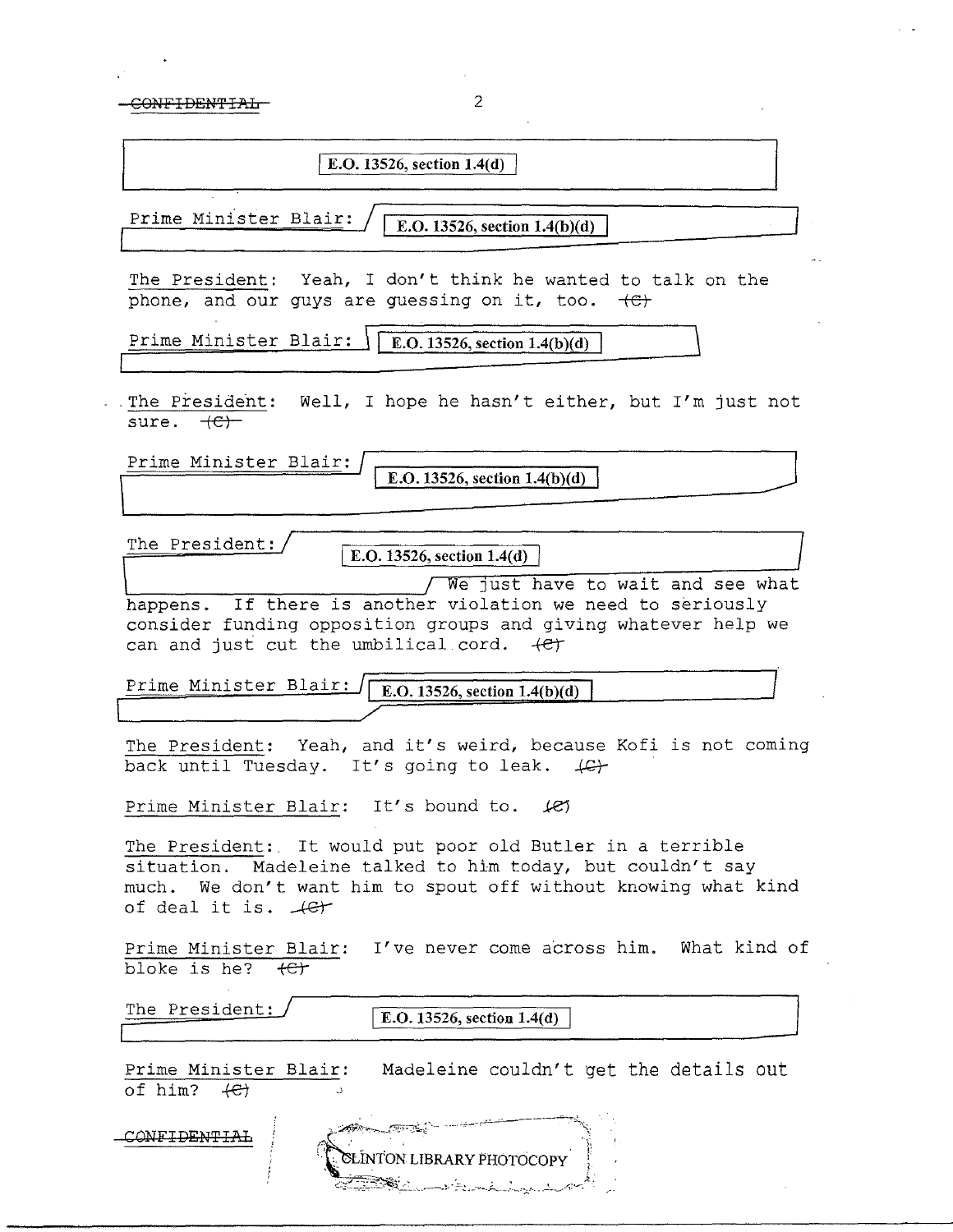### NFIDENTIAL 3

| The President: No, she doesn't know much more than you do. / |  |  |  |  |  |
|--------------------------------------------------------------|--|--|--|--|--|
|                                                              |  |  |  |  |  |

## [ **E.O. 13526, section l.4(d)**

Prime Minister Blair:

 $E. O. 13526, section 1.4(b)(d)$ 

 $\sqrt{}$  He said he's going to have a press conference tomorrow morning. What's he going to say then?  $|Rf|$ 

The President: We don't know. I think he's going to say tomorrow morning that he has a· deal but he can't really talk about it until he comes back and briefs us. Then he will stop in Paris and give Chirac his plane back and come on over here. What else can I tell you? I just don't know.  $\left\{ \mathcal{C} \right\}$ 

Prime Minister Blair: And there's no one he's going to see in Paris? 1et

The President: Yeah, no.  $\ell$ e $\uparrow$ 

Prime Minister Blair: **IE.O.** 13526, section 1.4(b)(d)

The President: Yep, it's a very tenuous situation, and maybe when he gets to Paris, we can figure something out. It's a really raw deal to sit for a day and a half, not knowing what the deal *is* . fCT

Prime Minister Blair: If he just lands and takes off again...  $+e$  $+$ 

The President: I don't know, I just heard he will stop in Paris and then fly on to New York City.  $\varphi$ 

Prime Minister Blair: He may say he won't talk or speak to anybody, but on the other hand, we have got to know what is happening.  $\text{er}$ 

The President: Yeah. (U)

| Prime Minister Blair: | E.O. 13526, section $1.4(b)(d)$                                                                  |  |
|-----------------------|--------------------------------------------------------------------------------------------------|--|
|                       | <b>SARA STARA COMPOSITION</b><br>CLINTON LIBRARY PHOTOCOPY<br><u> The College State (Algebra</u> |  |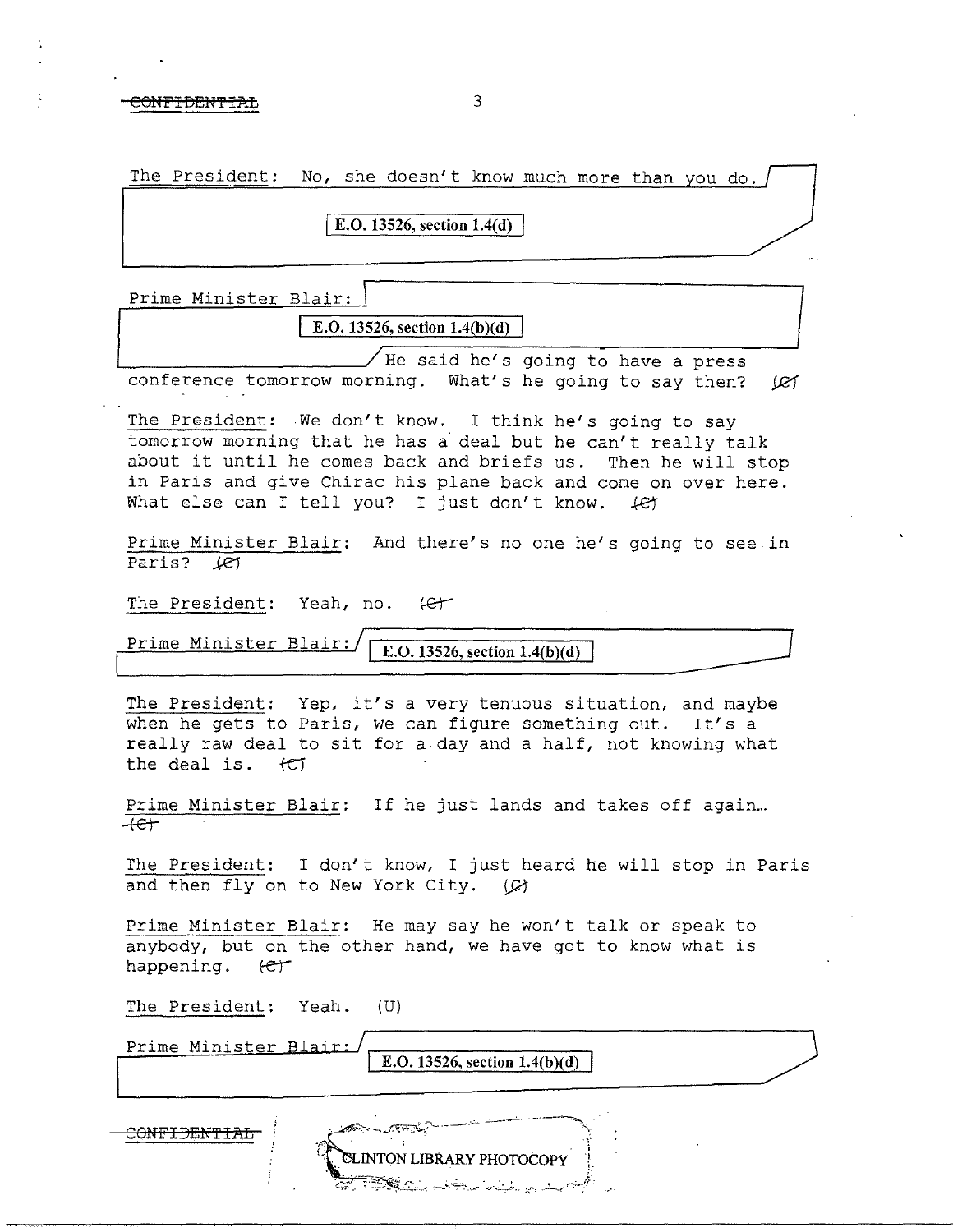### essential and the entire of the entire of the entire of the entire of the entire of the entire of the entire o

The President: That's what I worry about -- I talked to Madeleine and Sandy before I talked to you. Let me see what I can find out -- they think it can work if it is strictly administered by Kofi, but we need to know what Butler's going to say about it.  $(25)$ say about it.

### **E.O. 13526, section 1.4(b)(d)**

Prime Minister Blair: \_

The President: Apparently he did that, but maybe Kofi gets to decide who goes back, and when.  $\text{#er }$ 

Prime Minister Blair: /

The President: Yep, uh-huh. (U)

Prime Minister Blair:

The President: Yep, but if we can't get it, we have to say what we were going to say anyway.  $\varnothing$ 

Prime Minister Blair: I think we'd better get working on that right away. I hate being in this position for the next thirtysix hours.  $\mathcal{L}$ 

The President: That's really bad. Let me call my crowd back and see what they say, what we can work out. I don't like being in this position.  $-(-e)^{-1}$ 

Prime Minister Blair: I can try to contact Kofi and tell him that when he gets to Paris he needs to call us right away, that we really need to know what is going on. I think I will try that.  $+e^+$ 

CLINTON LIBRARY PHOTOCOPY

The President: Okay.  $+e^+$ 

Prime Minister Blair:

The President: Yep. (U)

E.O. 13526, section  $1.4(b)(d)$ 

CONFIDENTIAL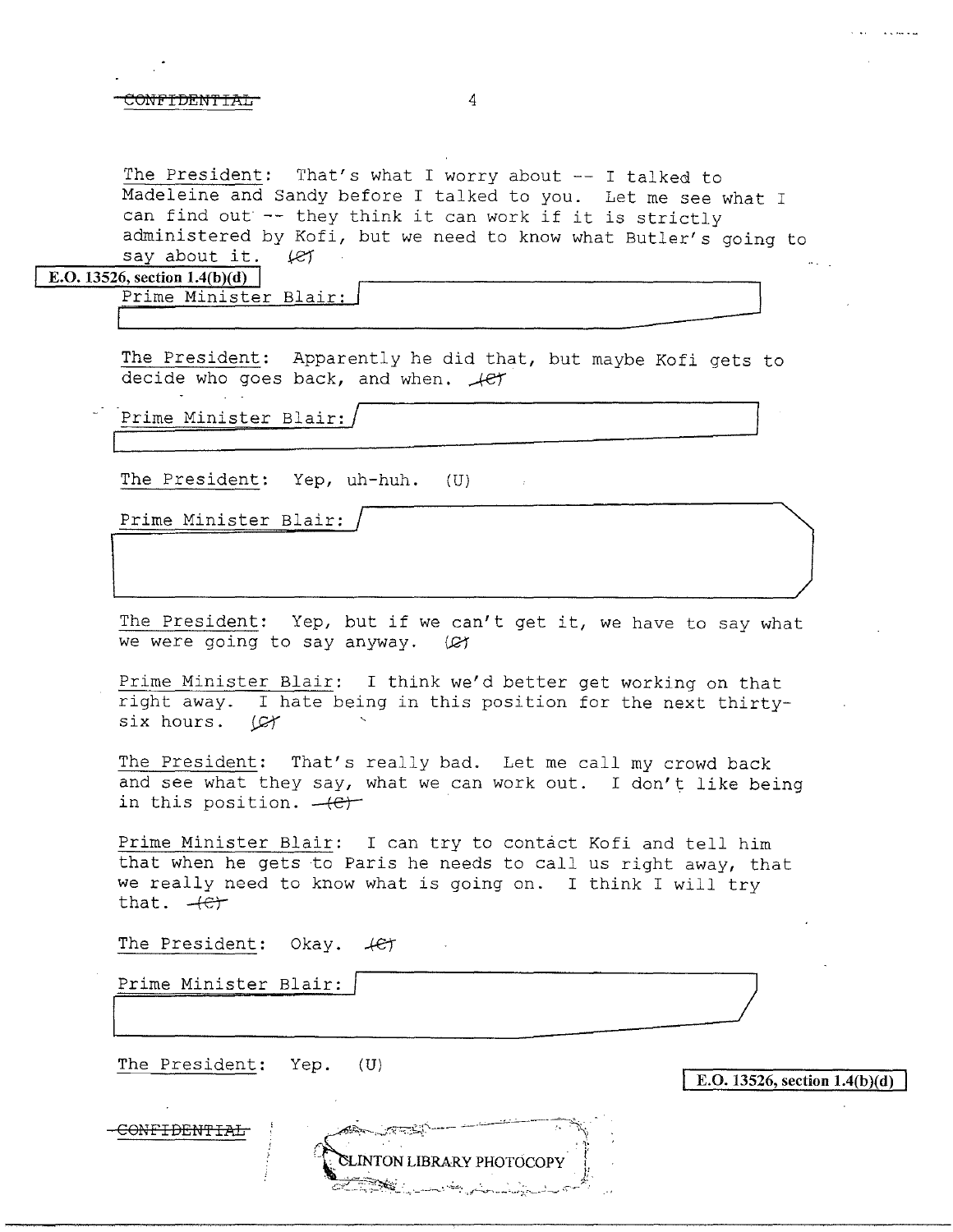CONFIDENTIAL 5

**E.O. 13526, section 1.4(b)(d)** 

Prime Minister Blair: Bill, I'll get John Weston to start working on the Security Council thing right away.

And in the meantime, I'll try to find out some more from Baghdad.  $\chi$ 

The President: Okay. (U)

Prime Minister Blair,  $/$   $/$ 

The President: Yeah. (U) The President: Okay. (0)<br>Prime Minister Blair: /<br>The President: Yeah. (U)

Prime Minister Blair: It's a curious way of doing business.  $(C)$ 

The President: Yes, it's a weird deal.  $#e$ 

Prime Minister Blair:

The President: That bothers me. Kofi's wait gives him a chance<br>to spin it, and I don't like that. <del>(C)</del><br>Prime Minister Blair: to spin it, and I don't like that.  $-\left(\frac{C}{C}\right)$ Prime Minister Blair:<br>
The President: That bothers me. Kofi's wait gives him a change to spin it, and I don't like that.  $-\left(\frac{C}{C}\right)$ <br>
Prime Minister Blair:<br>
The President: Yes, Madeleine does. I'll see what we can do the

Prime Minister Blair:

The President: Yes, Madeleine does. I'll see what we can do there, too. (e)  $\frac{1}{\sqrt{1-\frac{1}{2}}}\left( \frac{1}{\sqrt{1-\frac{1}{2}}}\right)$ 

'L\_~~~~----------

Prime Minister Blair:

The President: Yeah. (U)

**E.O. 13526, section 1.4(b)(d)** 

Prime Minister Blair: Okay. Right, Bill--I am here all night if you need to get a hold of me...  $\leftarrow$ 

LINTON LIBRARY PHOTOCOPY

CONFIDENTIAL